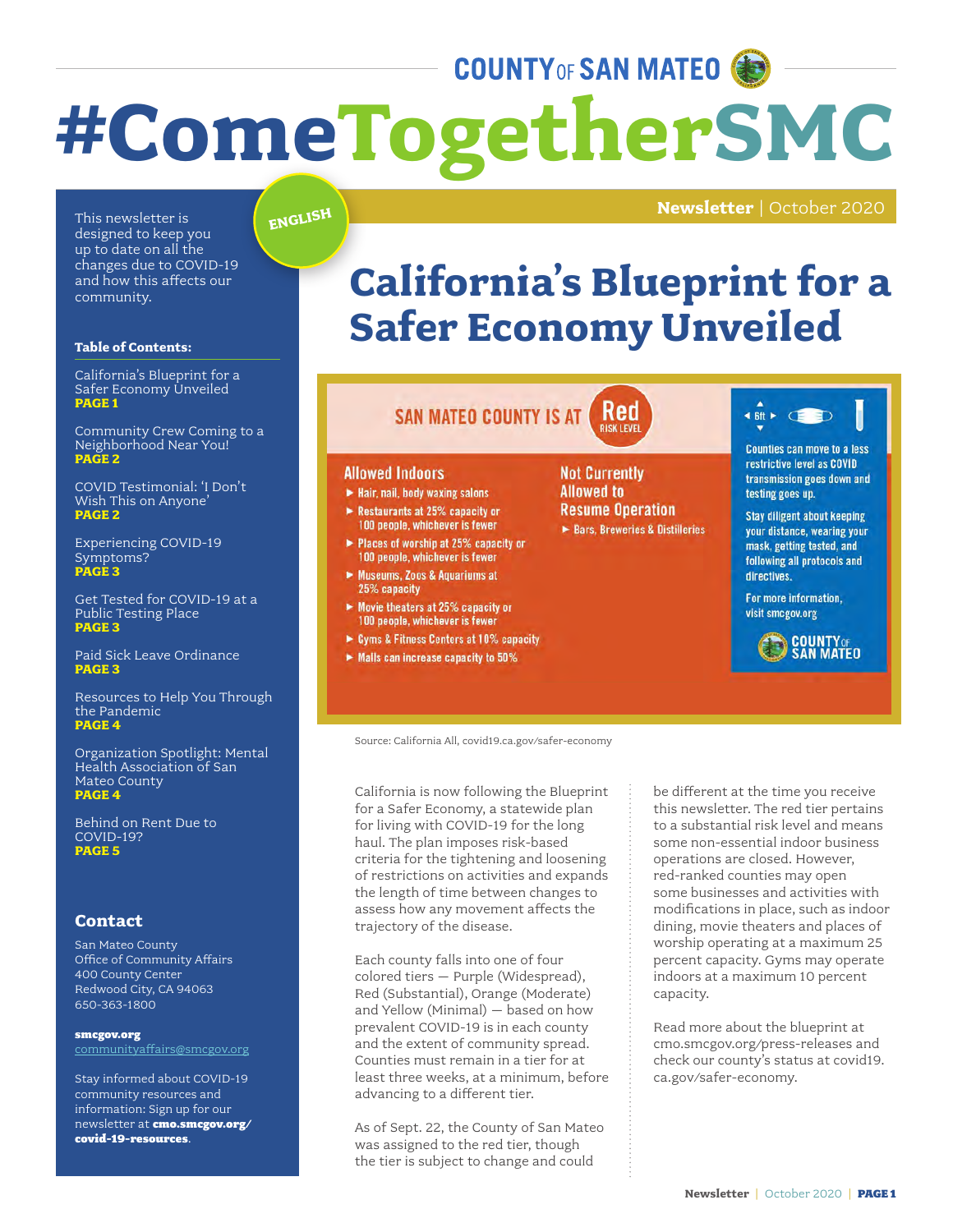# **Community Crew Coming to a Neighborhood Near You!**

The Community Crew is helping to slow the spread of COVID-19 by handing out FREE face masks and COVID-19 resource guides to communities within San Mateo County. Comprised of the outreach team from the County's Office of Community Affairs, the Community Crew helps to inform and encourage residents with the hope that everyone will do their part and wear a face mask!

Remember, if each of us wears a mask, everyone is protected. Face masks are an easy way to help decrease COVID-19 transmission and save lives.



Follow us on Twitter or Instagram @SMC\_CommAffairs for resources, updates, and locations near you!



# **COVID Testimonials:**  "I Don't Wish This on Anyone"

**A member of our community who was directly impacted by COVID-19 shares how the virus has impacted their life.** 

*"While my husband is home from the hospital, the reality is that he is far from recuperated. He was released from the hospital two days after leaving the ICU, where he almost died from internal bleeding and was 100 percent on oxygen/not breathing on his own. He was released early because the hospitals are flooded with COVID cases and they needed that bed. He is home in bed on oxygen. He is so weak and can't breathe to the point that walking to the bathroom and showering is difficult for him (even with his oxygen tank).* 

*He receives calls several times a day from nurses asking for his vitals. I am on leave and am exhausted. I'm up every hour at night checking in on him since we're isolated in different rooms. Mainly I'm checking on him because there were three separate times while he was in the hospital when we thought he was okay and an hour later* 



*the doctor would call me telling me his life was in danger. I get scared this will happen at home.*

*While I am so blessed he is home, I can't lay by his side. It's been almost four weeks since we've hugged and kissed. I can only be in his room for so long while I'm wearing masks and gloves. I am exhausted. I am overwhelmed. I am emotional. He is frustrated with not being able to recover quickly. He is emotional and triggered by this entire experience.* 

*I share this testimony not for sympathy, but because this is real. So when the governor says he's going to shut things down, I support that because I don't wish this on anyone. But I also want our communities who are essential workers and getting hit the hardest [by] exposing themselves to receive the compensation and healthcare precautions to protect them. For those folks concerned about their social lives, they will resume one day. As for my husband and I, COVID has marked our lives forever."*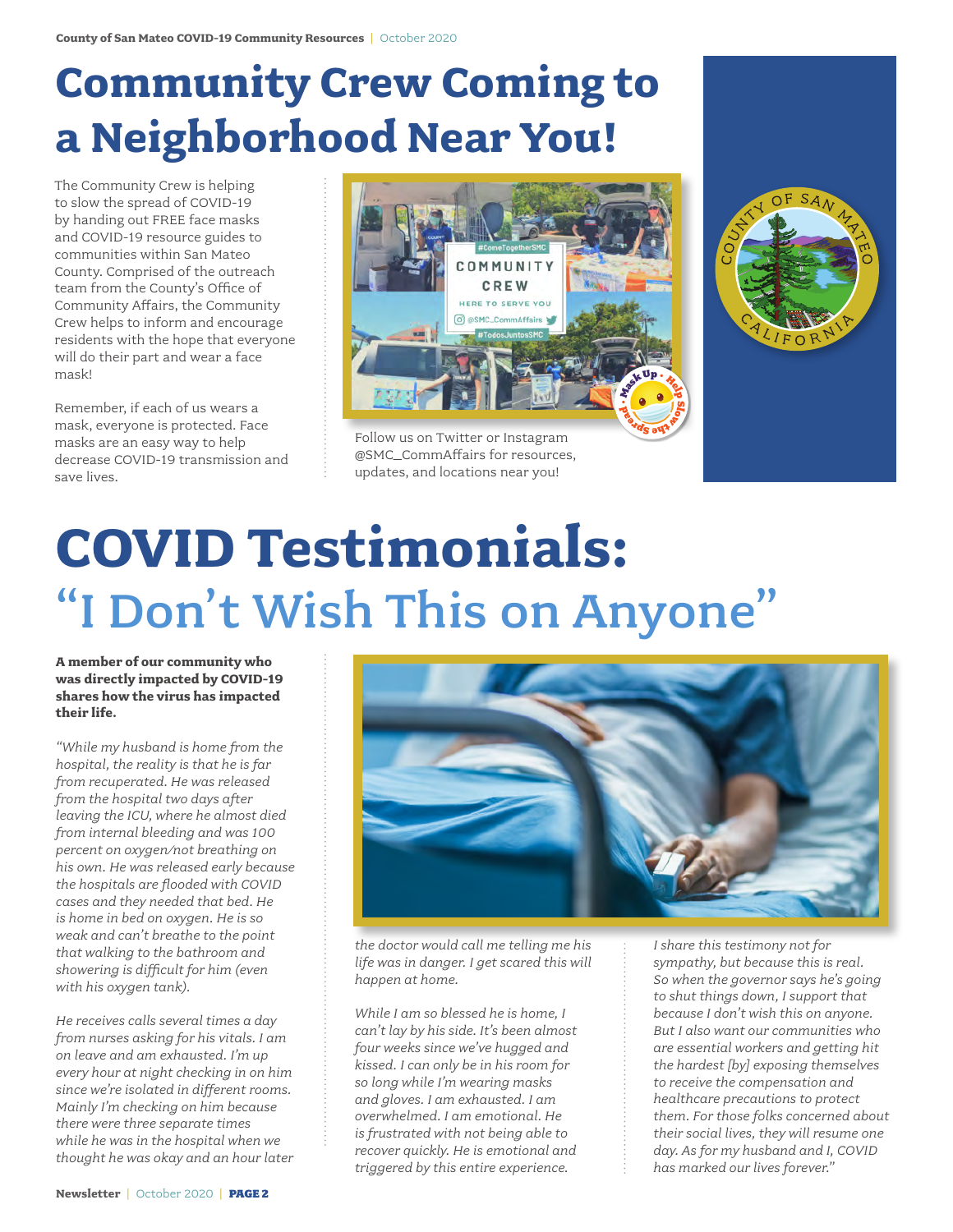# **Experiencing COVID-19 Symptoms?**

# **ARE YOU EXPERIENCING COVID-19 SYMPTOMS?**

**HAVE DON'T HAVE Health Coverage? Health Coverage?** Call your regular doctor or clinic. **IF YOU HAVE GENERAL IF YOU DON'T IF YOU NEED TO** HAVE HEALTH **CONCERNS ABOUT**<br>YOUR HEALTH: **TALK TO A NURSE** COVERAGE **URGENTLY:** Contact the San Mateo Call the **Call New Patient Health Plan of San Mateo County Health Coverage Connection Center** regardless of your health<br>coverage at 1-833-846-8773. regardless of health Unit (HCU) at 650-616-2002 or coverage status at info-hcu@smcgov.org for 24 hours a day, 7 days a 650-372-3200 from screening and enrollment week. A nurse will ask you 8:15am to 4:30pm. assistance with public about your symptom and tell Visit www.smchealth.org/ health coverage programs you if you need to go to smmc-new-patients such as Medi-Cal, Covered urgent care. California and ACE. Call the state Medi-Nurse For the HCU hotline, **GENERAL** Line at 1-877-409-9052. please leave a message This line is available to **GUIDELINES** with your name and Medi-Cal patients without contact information and a Wash your hands often with a health plan. The line is **Community Health** available 24 hours a day, soap and water for at least 20 Advocate will return your seconds or use alcohol-based 7 days a week to answer call within 24 hours. seconds or use alcohol-base<br>hand sanitizer specially after<br>you have been in a public any concerns related to Apply online at COVID-19 concerns and place, or after blowing your www.coveredca.com for general medical issues. nose, coughing or sneezing Public Charge and COVID-19 Alert from United States Citizenship and<br>Immigration Services (USCIS): Seeking medical help will not Impact<br>your Public Charge test or your immigration application. Keep at least 6 foot distance between yourself and other people Wear a cloth face cover when going out in public



### **Don't let lack of health insurance stop you from getting the help or treatment you need!**

In private settings without a mask, always cover your mouth and nose when coughing or

sneezing

If you or someone you know is experiencing symptoms of COVID-19, it's important to know your insurance options. If you have health insurance, you should call your regular doctor or clinic. If not, the flyer above from San Mateo County Health describes your options and offers general COVID-19 guidelines.

### **Get Tested for COVID-19 at a Public Testing Site**

The County, working with the state and Verily's Baseline testing program, continues to offer rotating sites for self-swabbing COVID-19 testing to anyone without restriction, although you need to make an appointment, with a Gmail account, up to 72 hours in advance through the Project Baseline website. You do not need a doctor's note or medical insurance, regardless of immigration status.

Visit the County's COVID-19 Testing page at smcgov.org/covid-19-testing for site locations and hours of testing. Also, watch a video or check out a graphic for a step-by-step on the testing process.

After being tested, residents will receive results and other information by email. San Mateo County Health will reach out to residents who test positive to follow up with isolation requirements and contact tracing.

### **Paid Sick Leave Ordinance**

Due to the Board of Supervisors' action, all businesses in the unincorporated area of San Mateo County are required to provide 80 hours of sick leave to all full-time employees for reasons related to COVID-19. Situations could include an employee being sick, a sick family member in need of care or lack of child care. This requirement applies to all businesses in North Fair Oaks.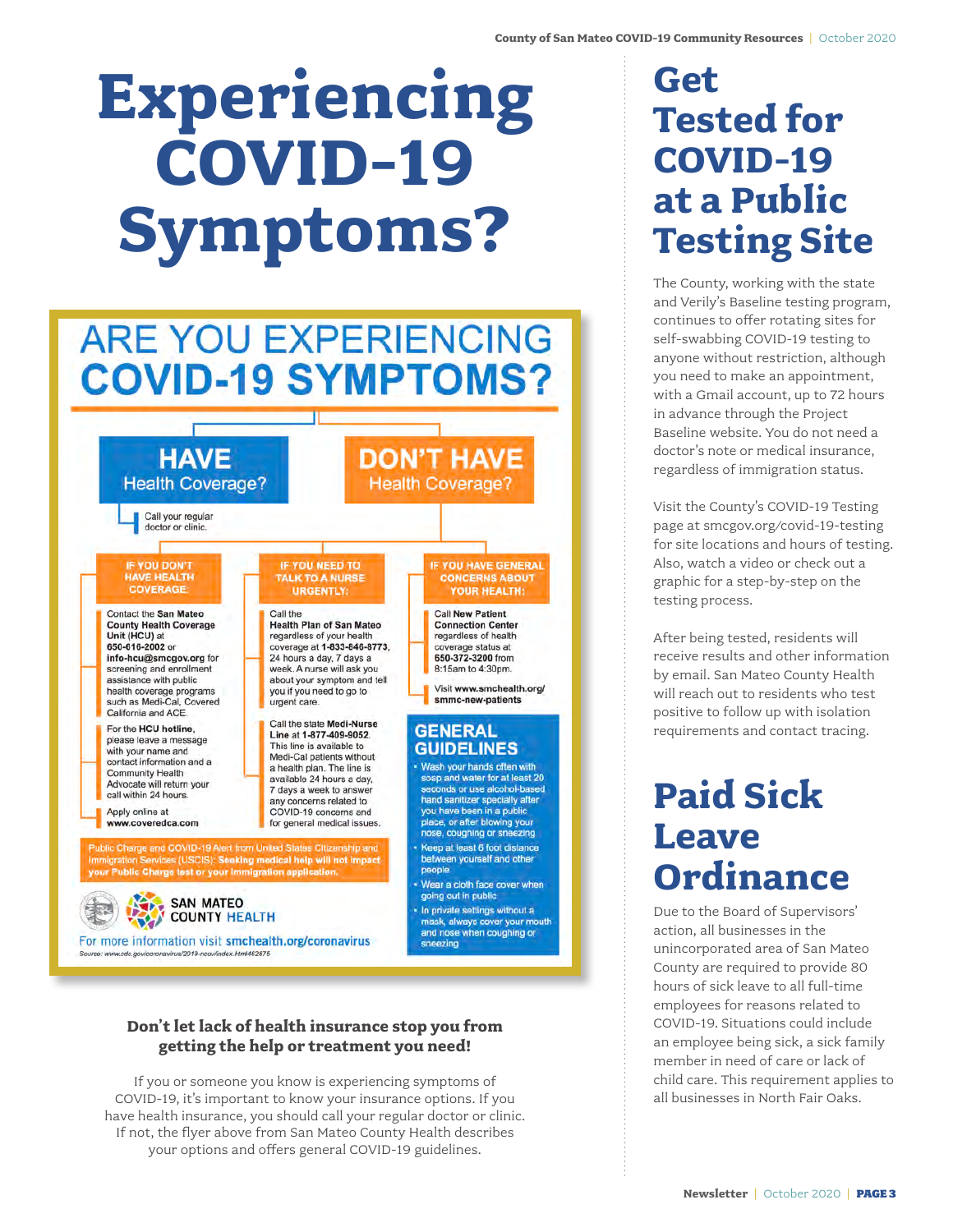# **Resources to Help You Through the Pandemic**

#### Behind on rent due to COVID-19?

Evictions due to rent owed for April 2020 through August 2020 are limited by the San Mateo County Eviction Moratorium. You can make payments toward rent debt for those months over the next six to 12 months. On Aug. 31, when the local moratorium expired, California Governor Gavin Newsom signed a law that provides tenants with additional protections. *See Page 5 for details*

#### Small Property Owner Assistance Program

The Small Property Owner Assistance Program seeks to improve the stability of rental housing in the County and mitigate the economic impacts of the COVID-19 pandemic on small residential rental property owners. The Program will provide grants up to \$6,000 per residential rental unit to qualified County residents who own and lease small numbers of residential rental properties in San Mateo County, who rely on rental properties as a primary source of income, and whose rental income has been reduced as a result of COVID-19. The program will also benefit tenants of relief-granted properties through increased housing security and reduced back-rent.

Property owners may apply for a grant for up to ten of their rental units for which some or all of the rent owed between April 1, 2020 and August 31, 2020 has not been paid. The application window opened on October 1, 2020. Please refer to the County's homepage at smcgov.org to learn more about the program and how to apply.



#### Additional Resources

- **• The Great Plates Delivered SMC program** helps seniors at high risk of contracting COVID-19 stay home and stay healthy by delivering three nutritious meals a day. The Federal Emergency Management Agency's (FEMA) Public Assistance program has extended this program through Oct. 9, 2020. To learn more about the program, or if you are a senior who wants to participate locally, call 1-800-675-8437 or visit covid19. ca.gov/restaurants-deliver-homemeals-for-seniors.
- **• San Mateo County Immigrant Relief Fund** at https://missionassetfund. org/immigrant-families-grant-sm.
- **• Housing Industry Foundation's Emergency Housing Fund** at https:// www.hifinfo.org/hifstrong.
- **• COVID-19 Resource Page for Residents & Small Businesses** at cmo.smcgov.org/covid-19-resources.
- **• Second Harvest Food Bank:** call 1-800-984-3663 or text GETFOOD to 408-455-5181 and the **County's Food Assistance page** at smcgov.org/food.
- **• The San Mateo County Economic Development Association** (resources for assistance and guidance for businesses and workers impacted by COVID-19) at samceda.org/covid-19 general-resources.
- **• 211 Hotline San Mateo County's COVID-19 Non-Emergency Non-Medical Hotline.**
- **• San Mateo County COVID-19 data** at smchealth.org/coronavirus-healthdata.

### **Organization Spotlight: Mental Health Association of San Mateo County**

#### Organization Stands Up New Support Program for County Residents Needing to Isolate or **Ouarantine**

San Mateo County has long partnered with the Redwood City-based Mental Health Association (MHA) to empower and support residents to live their best lives. When County Health sought a partner to support individuals needing to isolate or quarantine due to testing positive for COVID-19 or coming in close contact with someone who contracted the disease, MHA quickly mobilized a program to support county residents in removing any barriers to safe isolation.

In the program's first two weeks, referrals from the County Health Communicable Disease team that is following up with every COVID-19-positive case have increased from three per day to 10 per day, already reaching more than 160 household members of those referred.

Knowing COVID-19's significant impact on our lowest-income residents, especially those working in lower-wage, frontline roles and often living in crowded housing situations that include multi-generational family members, this deeper support strives to buffer the inequitable burdens that some residents are shouldering, revealing longstanding barriers to health. MHA's bilingual case managers engage trustfully in clients' preferred languages to address needs such as grocery delivery, economic relief and obtaining over-thecounter medications.

The County's pathways to Alternative Housing Sites for those who cannot safely isolate at home are additional critical resources for our most vulnerable populations. The County thanks MHA for its collaboration.

Any resident who learns they are positive and has trouble isolating should call 211 to be connected to the appropriate resources.

Learn more about MHA at www.mhasmc.org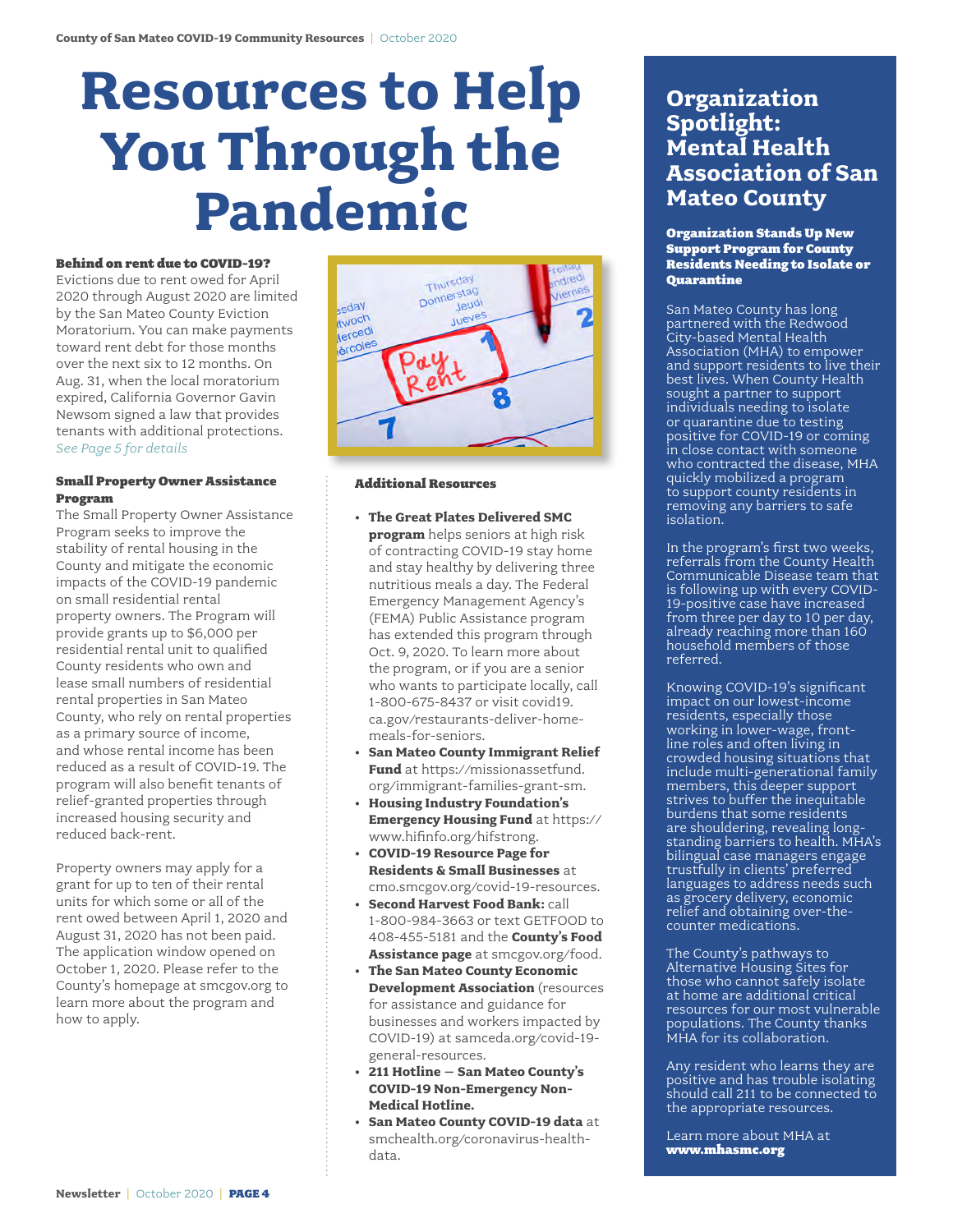## **Behind on Rent Due to COVID-19?**

AB 3088 is a new state law that provides some protections. Two steps to prevent eviction for rent debt:



### By January 31, 2021 you must pay at least 25% of the rent for the period of September 1, 2020 through January 31, 2021.

When you make a payment, write on the check or money order that the payment is for the current month of rent, and include a letter instructing the landlord to apply the rent to the current month. A letter template is available at www.legalaidsmc.org/covid19

### **Provide a signed Declaration of COVID-19-Related Financial Distress to your landlord.**

If your landlord serves a written demand for payment with a Declaration form, sign and return the form within 15 days. You do not have to wait for the landlord to demand the rent and serve the form to you. You may use the AB 3088 "Declaration of COVID Financial Distress" form found at www.legalaidsmc.org/covid19

AB 3088 has many other provisions about debt collection and other types of evictions.

If you need legal advice, call (650) 517-8911 to schedule a free consultation.